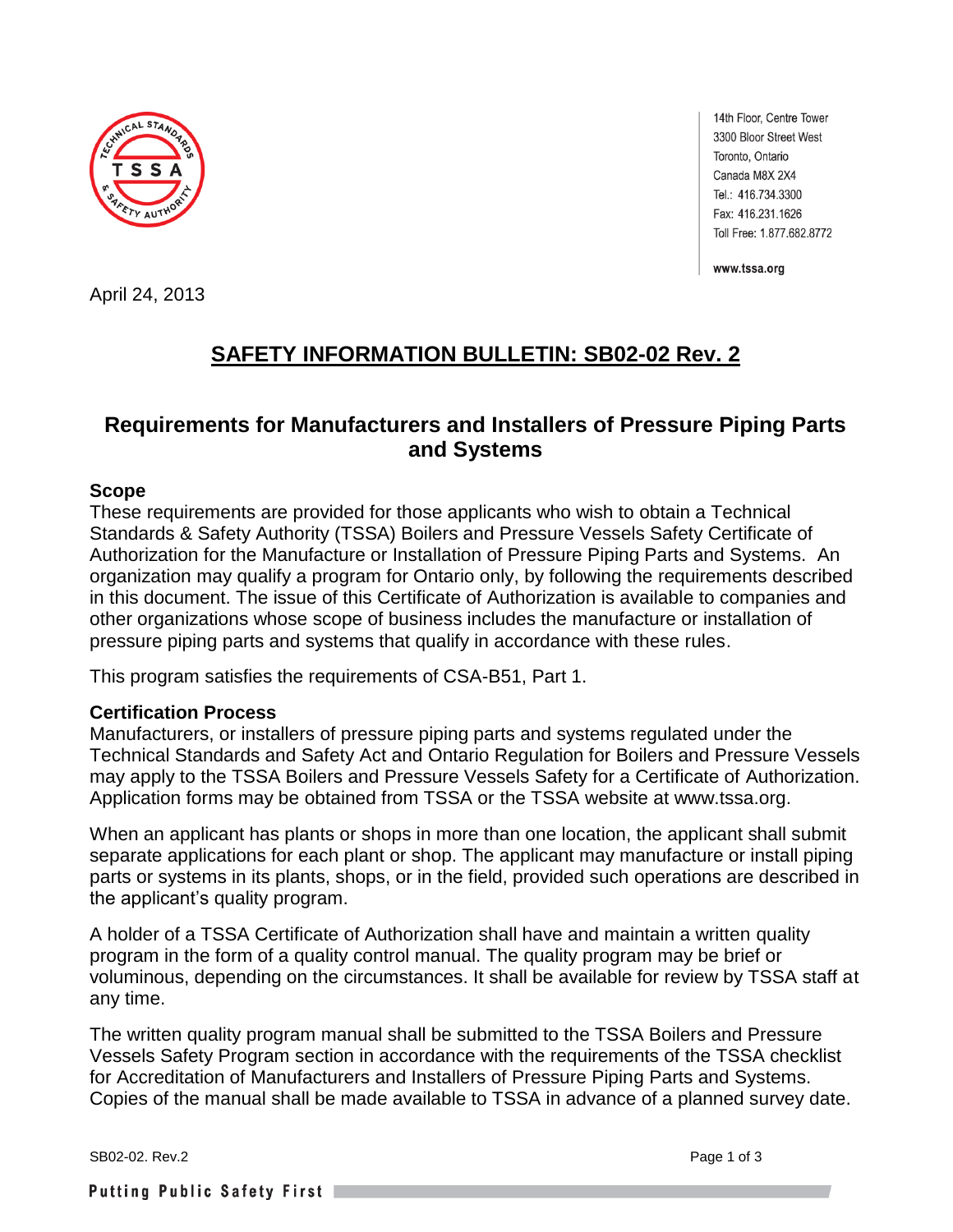

14th Floor, Centre Tower 3300 Bloor Street West Toronto, Ontario Canada M8X 2X4 Tel.: 416.734.3300 Fax: 416.231.1626 Toll Free: 1.877.682.8772

#### www.tssa.org

The applicant's facilities are subject to a survey of the quality program, which shall be demonstrated to the satisfaction of a TSSA Boilers and Pressure Vessels Safety survey team. This demonstration shall be performed on a work sample representative of the type of piping, or piping part, manufacture, or installation that the applicant intends to perform.

Upon acceptance of the quality program by a TSSA surveyor and payment of administrative fees, a Certificate of Authorization will be issued for a period of up to three years expiring on the anniversary of the date of the quality program survey.

### **Survey of Applicant's Facility**

The TSSA Boilers and Pressure Vessels Safety Program survey team shall conduct an evaluation of the applicant's quality program at the shop or field site, except where the Simplified Review Process described below is applicable.

The applicant's organization shall demonstrate sufficient implementation of the quality program to provide evidence of the organization's knowledge of welding, non-destructive examination, post weld heat treatment and other repair or alteration activities performed, appropriate for the requested scope of work. The demonstration may be performed using current work, a demonstration mock up, or a combination of both.

A recommendation to issue, renew, or withhold the Certificate of Authorization will be included in the TSSA survey report which will be forwarded to the TSSA (see contact information) for review and approval. The TSSA reserves the absolute right to cancel, refuse to issue or renew such authorization where there is a valid reason for doing so.

The applicant shall have available for review the latest edition and addenda of the ASME B31.1, B31.3, B31.5, or CSA-Z7396.1 piping codes or other standards applicable to the TSSA Pressure Piping Certificate(s) of Authorization requested.

#### **Simplified Review Process**

Holders of:

- ASME "S", "A", "M", "U", "U2", "PP", "H", or "HLW" stamps
- CSA-B51 Certificates of Authorization to manufacture boilers and/or pressure vessels, or
- ISO-9000 current certificate holders with welding (ASME Section IX) and fabrication activities in their certificate scope

may apply for a Simplified Review Process. In this case the following requirements shall apply in addition to the other applicable details outlined in this document:

• An uncontrolled copy of the ASME, TSSA, or ISO-9000 accepted quality manual with a supplement, or addendum that addresses compliance with the applicable piping